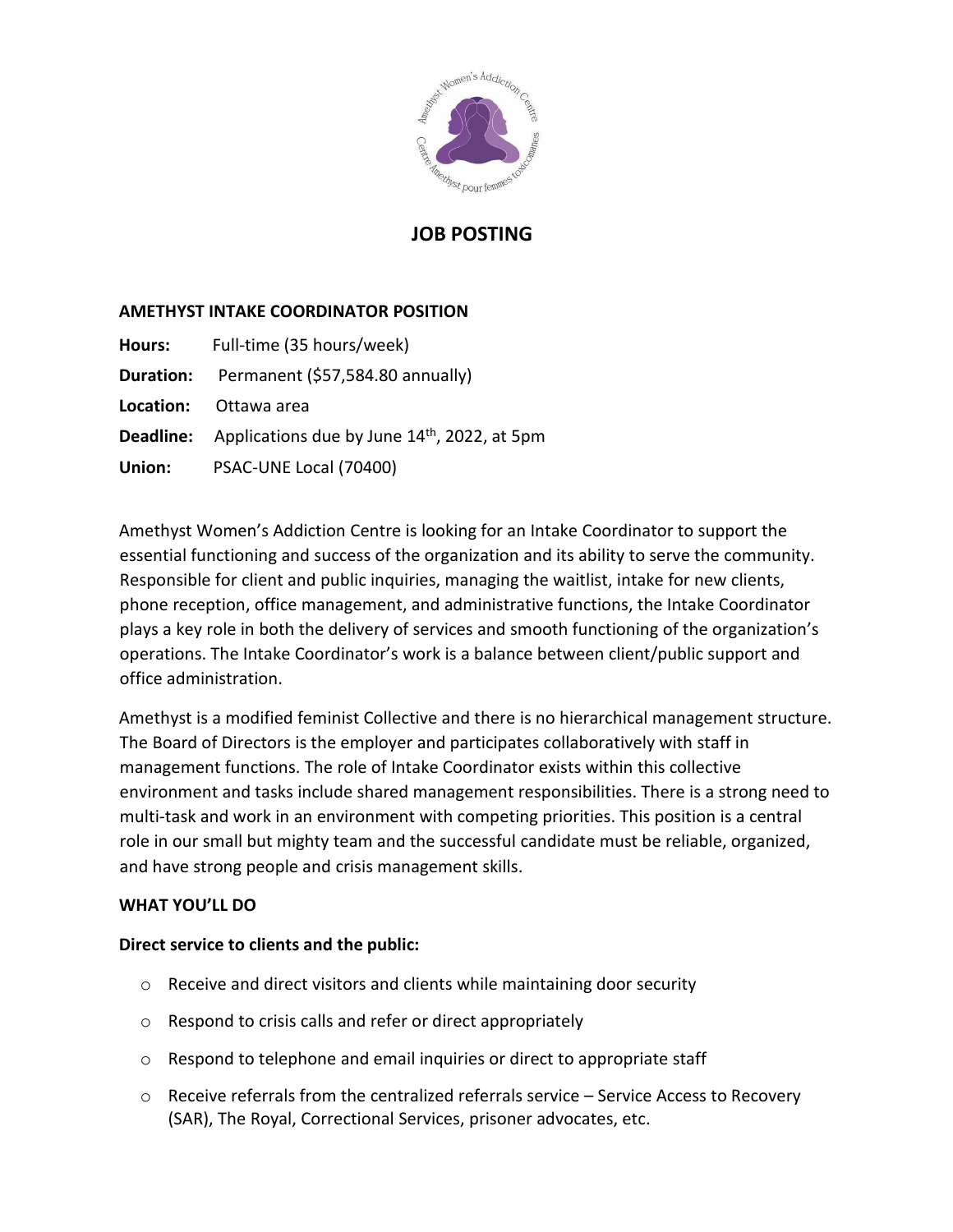

- $\circ$  Contact all clients referred to Amethyst, explain the programs, the process to access our services, add them to our wait lists and complete clinical screening measures
- $\circ$  Provide links for those waiting for our services to other community supports and service providers
- $\circ$  Respond to calls and emails from the community and manage or refer appropriately
- o Conduct initial client intake
- o Support treatment team and clients navigating programming
- o Respond to inquiries for agency and program information
- o Engage in continuing professional study and remaining abreast of new trends, approaches to service delivery, and available services in the community

### **Office administration and database management:**

- o Administer, manage, and maintain the wait lists
- o Maintain CATALYST and other databases for Amethyst and the Ministry of Health and Long-Term Care and update the SAR database
- $\circ$  Responsible for general office management, including maintaining all necessary office supplies and associated office management duties
- o Responsible for representing Amethyst at local networks as appropriate and related to the position

## **Participate in a strong, thriving collective and advance our core values (for all Amethyst employees):**

- o Grounded in an understanding of trauma-informed approaches to addiction and mental health in order to serve our unique community
- $\circ$  Strengthen the Collective by seeking creative approaches to issues and conflicts as they arise, respecting diverse perspectives and lived experiences
- $\circ$  Apply a consensus-based approach to decision making, employing active listening, compromise, feminist and anti-oppressive lens at all times
- o Shares responsibility for Amethyst's objective to fully embody its values of anti-racism, anti-oppression, diversity, equity and inclusion at the organizational level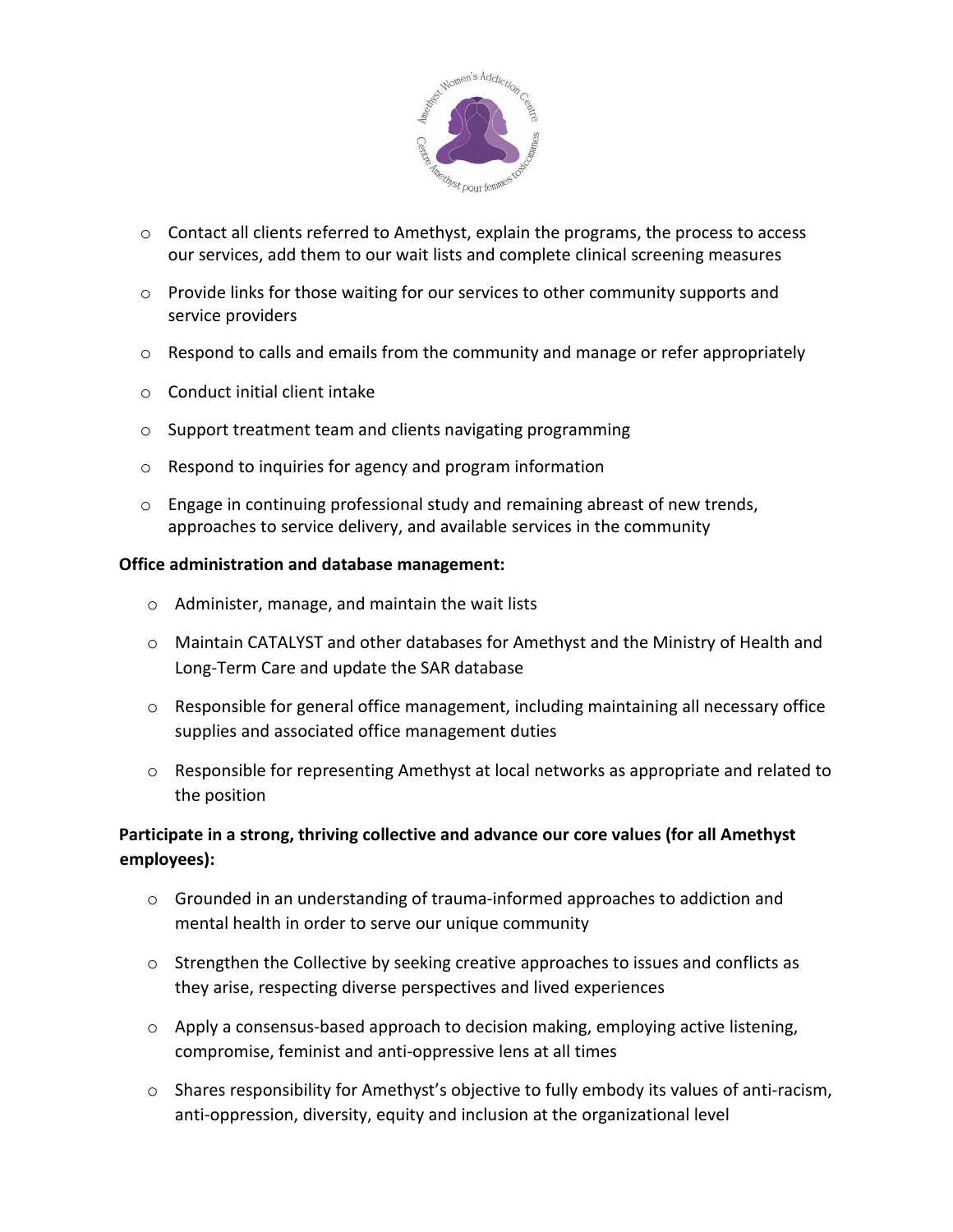

### **WHAT WE'RE LOOKING FOR IN A CANDIDATE**

Amethyst is seeking an individual who can contribute to the diversity of Amethyst's team and its inclusive and anti-oppressive practices. The successful candidate will have strong communication and people skills, crisis support experience, an ability to multi-task and administration experience.

### **SKILLS AND EXPERIENCE:**

- $\circ$  Strong interpersonal skills and demonstrated experience in working with the public
- o Relevant educational experience (i.e., Social Service Work, Bachelor of Social work)
- o Experience in providing intake services and crisis support, and knowledge of Ottawa's community and social services
- o Ability to thrive in a self-directed and non-hierarchical environment
- o Bilingual (English and French) essential; written and oral
- o Proven commitment to self-development in the principles of anti-racism, antioppression, diversity, equity and inclusion
- $\circ$  Proven ability to apply an intersectional lens to your work to achieve anti-oppression in practice
- o Excellent communications skills, both verbal and written
- $\circ$  Ability to represent the organization, explain our programs, and provide links to community supports in the areas of addictions, mental health, and social services
- $\circ$  Relevant demonstrated experience with similar duties, e.g., crisis support, dealing with the public, administrative duties, and database/waitlist maintenance

## **WHY WORK FOR AMETHYST WOMEN'S ADDICTION CENTRE?**

### **ABOUT US**

Amethyst Women's Addiction Centre, founded in 1979, is a day treatment program offering alternative addiction services to women-identified and/or gender diverse individuals in the Ottawa area. Our goal is to support folks' empowerment in addressing challenges in their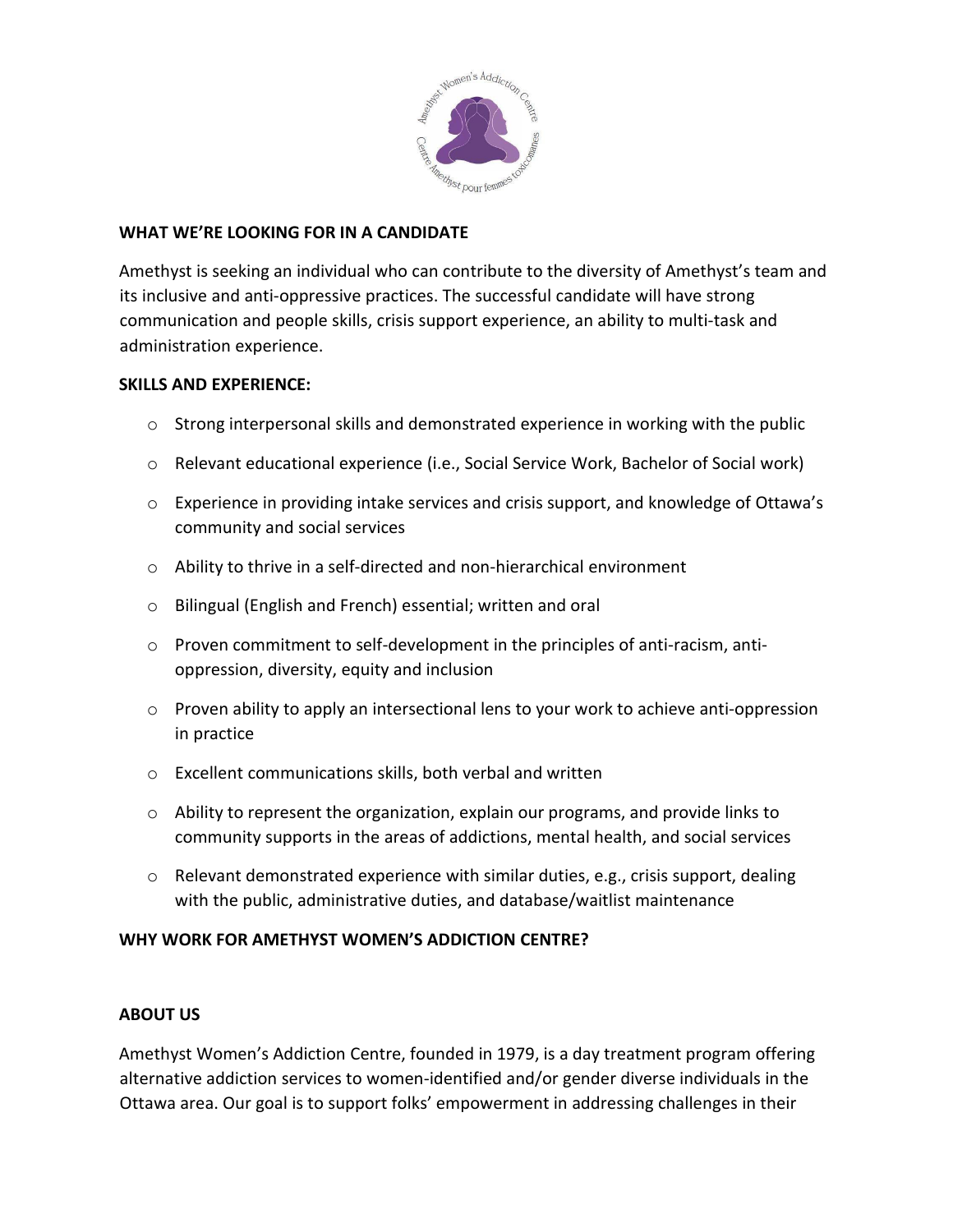

relationships with substance-use and gambling. This is supported by making direct links between substance use/gambling, gender-based violence/trauma, and the impacts of oppression.

We are a unionized non-profit organization operating as modified feminist collective to provide a range of services to our communities based on core values of anti-oppressive practice and client-centered care. Operating as a modified feminist collective allows Amethyst as a collective to stay grounded with the communities we work with and for, meaning the collective adapts and changes through the consensus model and based on community needs. Operating as a collective also allows for engagement with our core values from all levels of the collective's functioning, operations, and services.

Amethyst provides a variety of day-treatment services (including individual therapy, group therapy, workshops, and community engagement), health promotion services (community partnerships and engagement through workshops and events), community engagement, and public education. Since March of 2020, our work has temporarily transitioned to virtual service in order to observe Public Health Guidelines for the COVID-19 pandemic to protect our community and collective. We are currently working towards transitioning to a hybrid model of working both virtually and onsite moving forward.

## **WHAT WE OFFER**

At Amethyst we are passionate about providing excellent service to our communities. We have been doing so as a Collective for over forty years. Our permanent employees are compensated on an equal basis at a rate of 5% of their bi-weekly gross going to our pension plan which is matched by Amethyst. Our employees benefit from a generous benefits package and a commitment to overall health and wellness and work life balance that includes generous annual leave as well as other (sick leave, family leave and mental health days leaves).

## **APPLICATION PROCESS**

Amethyst welcomes and encourages applications from members of equity seeking groups including women, transgender, non-binary, and LGBTI individuals; First Nations, Metis, and Inuit individuals, persons with disabilities, and members of racialized and marginalized groups. We believe our work is stronger when it benefits from the experience, knowledge and wisdom of people who have faced systemic barriers and encourage applications from qualified candidates who have lived experience as a member of historically underrepresented communities.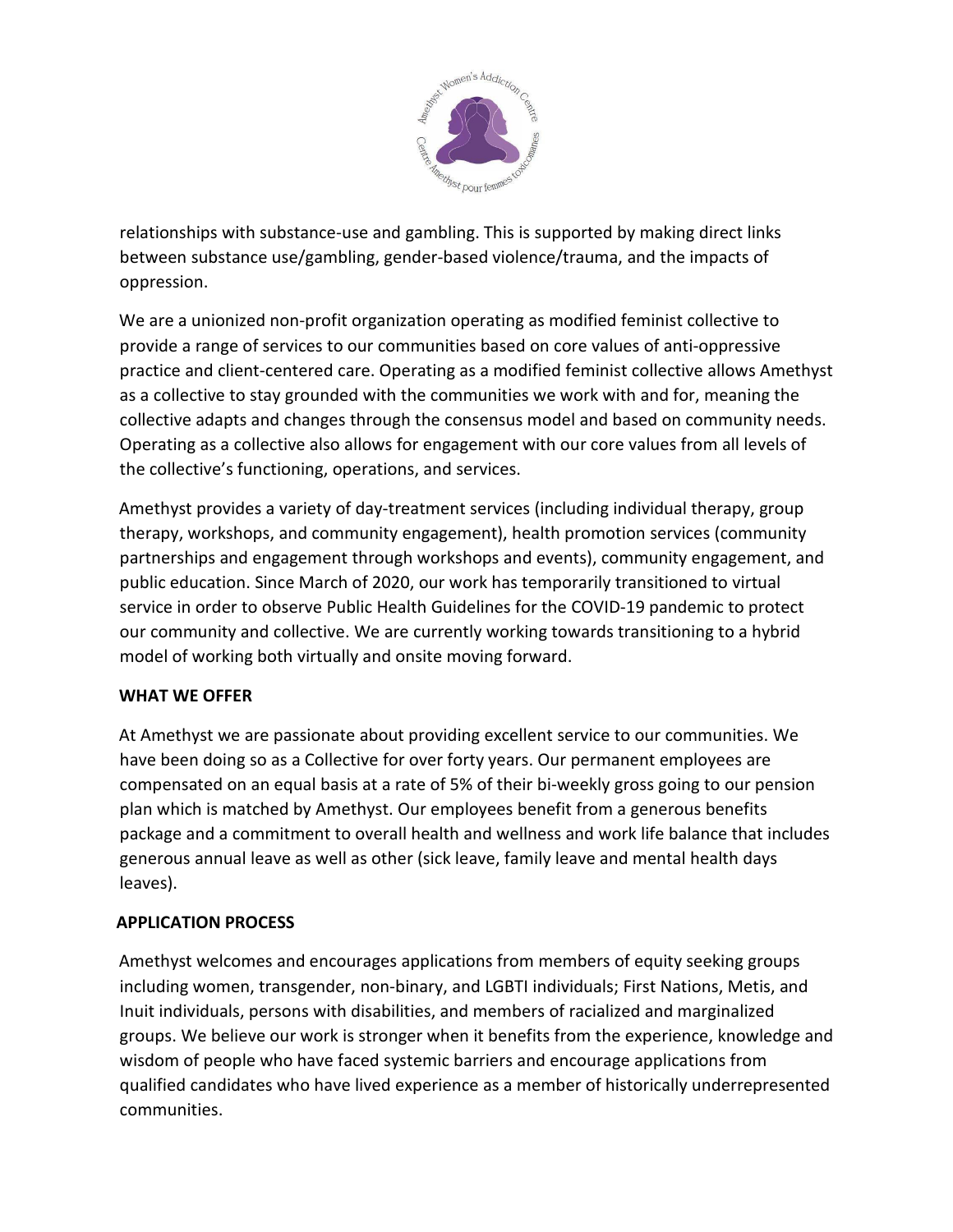

We welcome candidates whose skills and experience are gained through any combination of formal work experience, informal or formal volunteer or unpaid work experience.

If you are looking to use your skills and knowledge to support, strengthen and grow our small organization and its impact we encourage you to apply.

Amethyst Women's Addiction Centre is committed to providing an inclusive and barrier free experience to applicants with accessibility needs. Requests for accommodation can be made at any stage during the recruitment process.

**Together with your resume (in French or English), please forward a 1-page cover letter (in French and English) that includes your responses to the following questions:**

*How do you relate to Amethyst Women's Addiction Centre's mission?*

*How would your skills and experiences (personal and professional) translate into success in this position?*

*What does working in a Collective mean to you?*

We thank you for your interest**. We will accept applications until Tuesday June 14th at 5pm. We will offer interviews to select candidates by June 20th .** Kindly note that only applicants selected for an interview will be contacted.

Submit applications to: [hr@amethyst-ottawa.org](mailto:hr@amethyst-ottawa.org) with **Amethyst Intake Coordinator Position** in the subject line.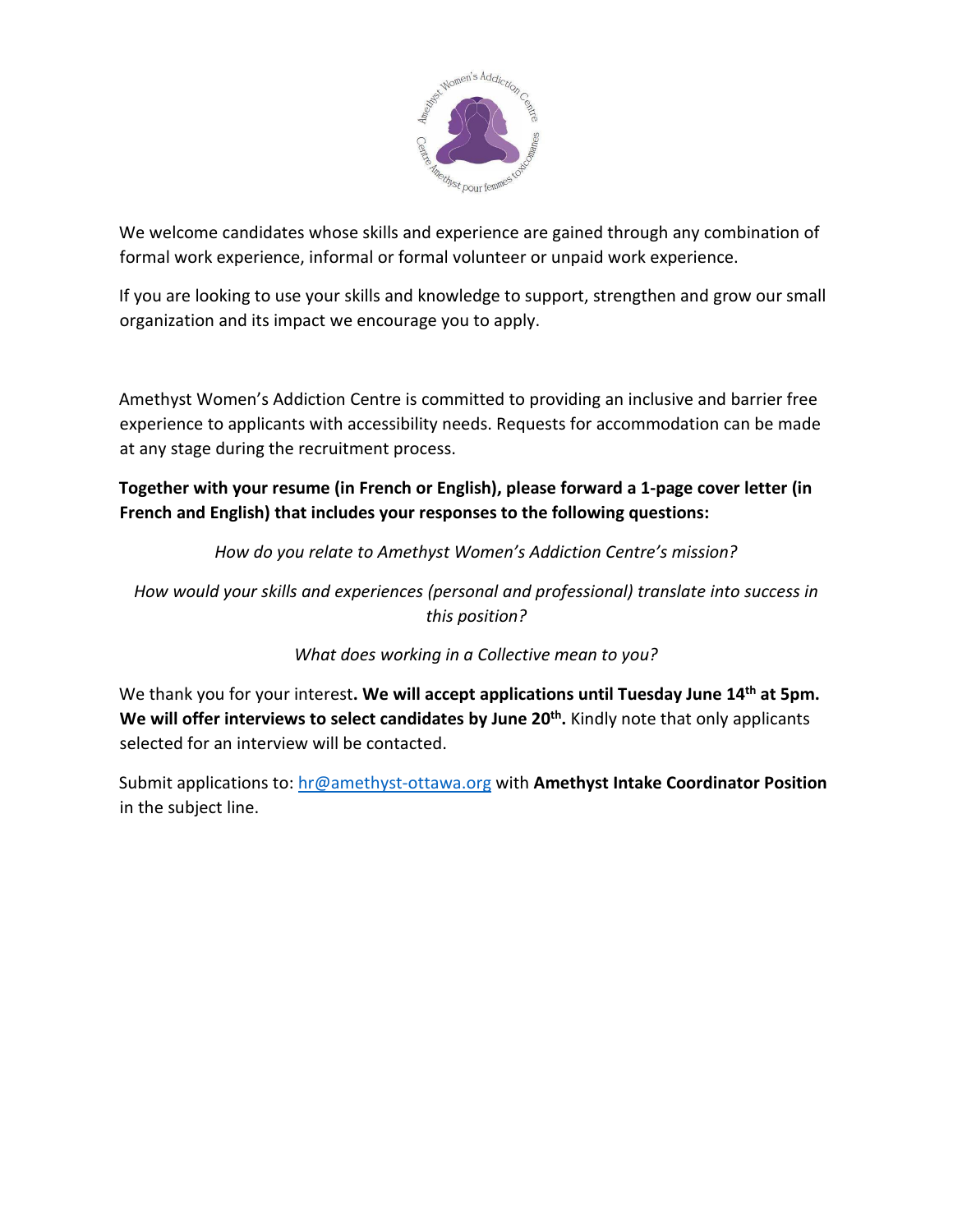

# **Offre d'emploi**

## **Poste de coordination de l'accueil au centre Amethyst**

|                         | Heures: Temps plein (35 heures/semaine)                                  |
|-------------------------|--------------------------------------------------------------------------|
|                         | Durée: Permanent (57, 584.80\$ annuel)                                   |
| <b>Location: Ottawa</b> |                                                                          |
|                         | <b>Échéance:</b> Candidatures acceptées jusqu'au mardi 14 juin à 17h EST |
|                         | Syndicat: AFPC-UNE locale (70400)                                        |

Le centre Amethyst pour femmes toxicomanes est à la recherche d'une personne coordonnatrice de l'accueil pour soutenir le fonctionnement essentiel et le succès de l'organisme et sa capacité à servir la communauté. Responsable des demandes de renseignements des clients et du public, de la gestion de la liste d'attente, de l'accueil des nouveaux clients, de la réception téléphonique, de la gestion du bureau et des fonctions administratives, la coordonnatrice de l'accueil joue un rôle clé dans la prestation des services et le bon fonctionnement des opérations de l'organisme. Le travail de la personne coordinatrice de l'accueil est un équilibre entre le soutien aux clients et au public et l'administration du bureau.

Amethyst est un Collectif féministe modifié et il n'y a pas de structure de gestion hiérarchique. Le conseil d'administration est l'employeur et participe en collaboration avec le personnel aux fonctions de gestion. Le rôle de coordonnateur de l'accueil existe dans cet environnement collectif et les tâches comprennent des responsabilités de gestion partagées. Il y a un fort besoin d'effectuer plusieurs tâches et de travailler dans un environnement avec des priorités concurrentes. Ce poste est un rôle central dans notre petite, mais puissante équipe et le candidat retenu doit être fiable, organisé et posséder de solides compétences en gestion des personnes et des crises.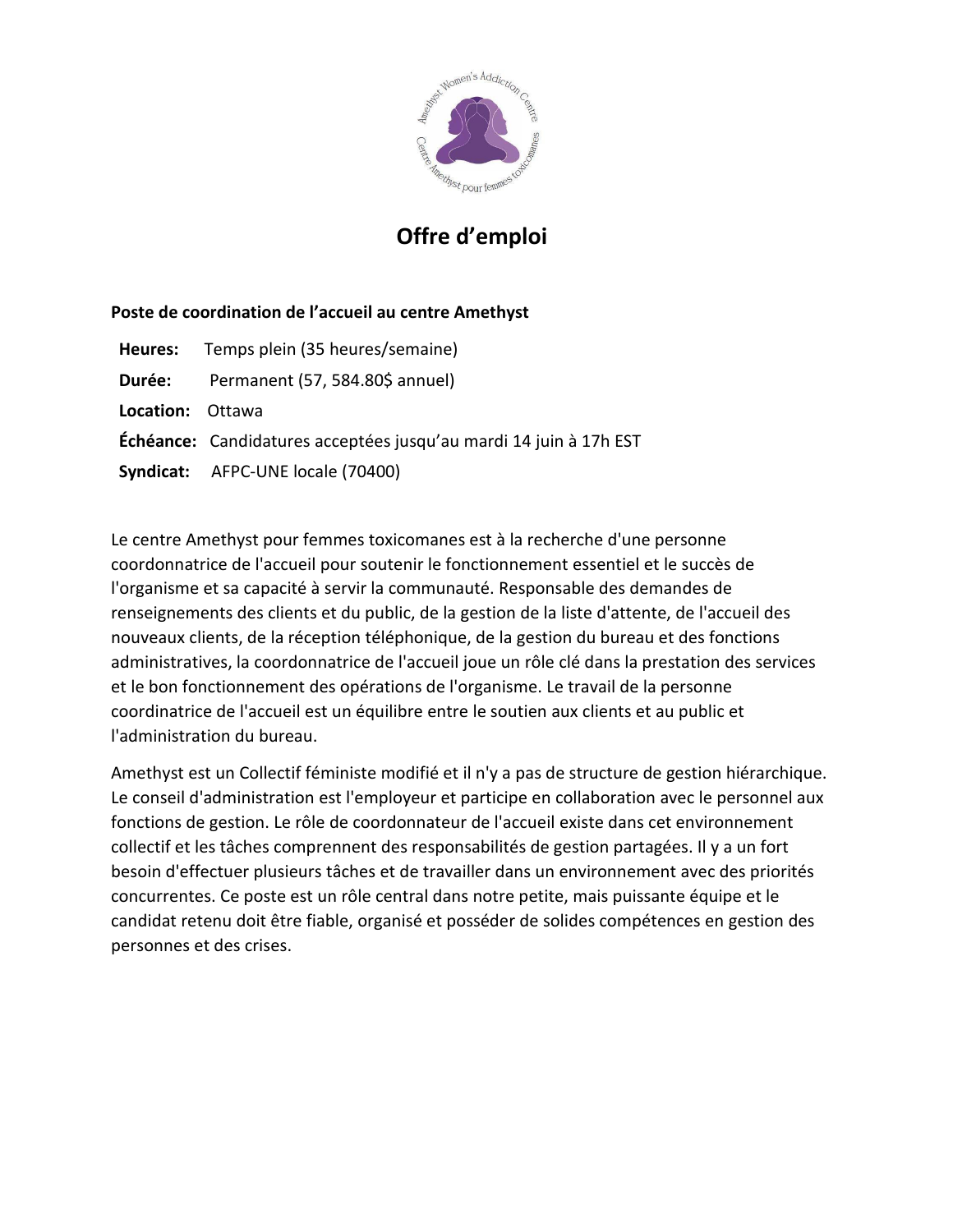

## **Ce que vous ferez**

### **Service direct aux clients et au public :**

- o Recevoir et diriger les visiteurs et les clients tout en assurant la sécurité des portes.
- o Répondre aux appels de crise et orienter ou diriger de manière appropriée.
- o Répondre aux demandes de renseignements par téléphone et par courriel ou les diriger vers le personnel approprié.
- o Recevoir les références du service d'aiguillage centralisé Service d'accès au rétablissement (SAR), Le Royal, les services correctionnels, les défenseurs des prisonniers, etc.
- o Communiquer avec tous les clients orientés vers le centre Amethyst, leur expliquer les programmes et le processus d'accès à nos services, les ajouter à nos listes d'attente et effectuer les mesures de dépistage clinique.
- o Fournir aux personnes qui attendent nos services des liens vers d'autres soutiens et fournisseurs de services communautaires.
- o Répondre aux appels et aux courriels de la communauté et les gérer ou les orienter de façon appropriée.
- o Procéder à l'accueil initial des clients
- o Aider l'équipe de traitement et les clients à s'orienter dans les programmes
- o Répondre aux demandes d'information sur l'agence et les programmes.
- $\circ$  Participer à des études professionnelles continues et se tenir au courant des nouvelles tendances, des approches de la prestation de services et des services disponibles dans la communauté.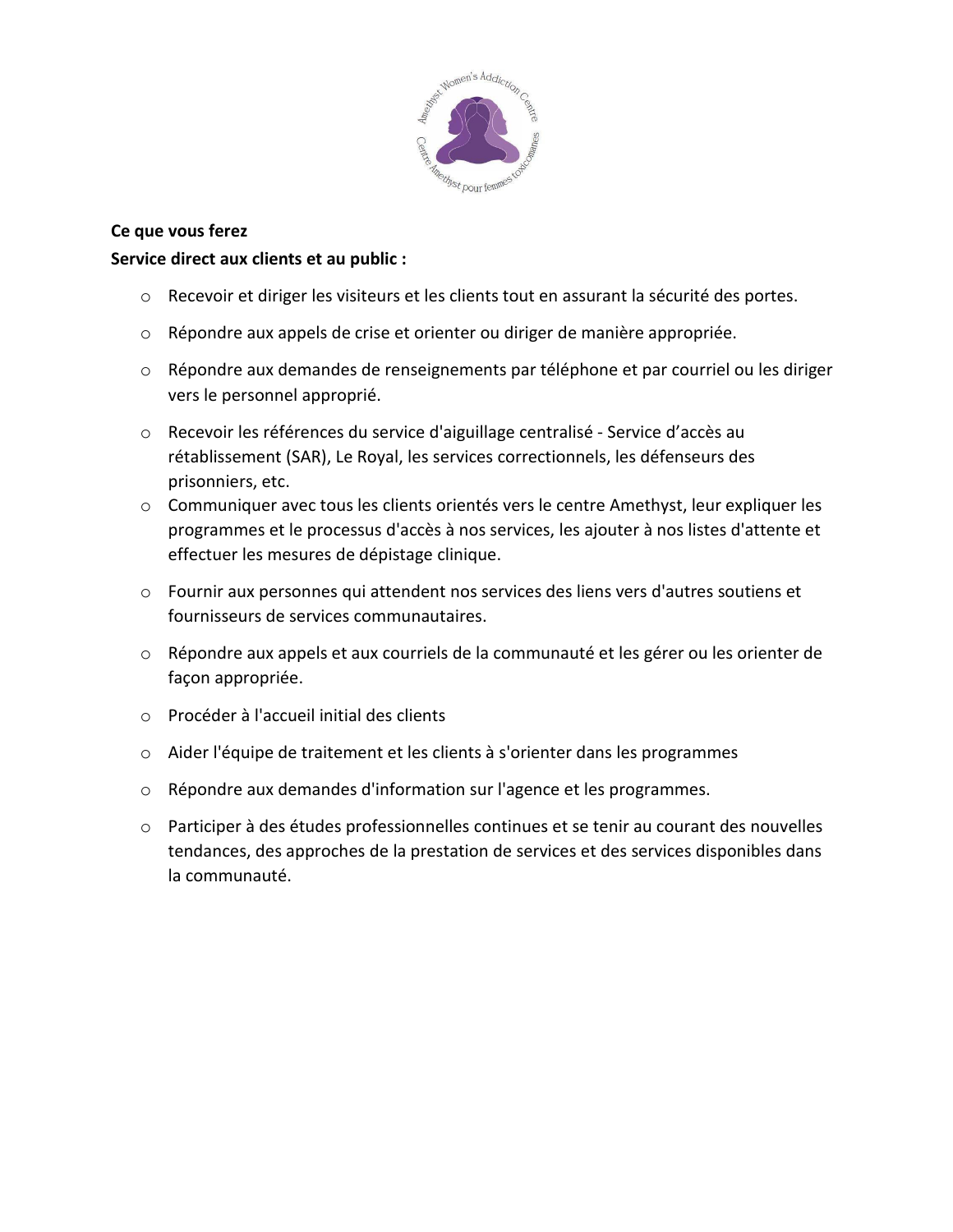

### **Administration du bureau et gestion des bases de données :**

- o Administrer, gérer et tenir à jour les listes d'attente
- o Tenir à jour CATALYST et d'autres bases de données pour Amethyst et le ministère de la Santé et des Soins de longue durée, et mettre à jour la base de données du service d'accès au rétablissement (SAR).
- o Assurer la gestion générale du bureau, y compris le maintien de toutes les fournitures de bureau nécessaires et les tâches connexes de gestion du bureau.
- o Responsable de la représentation d'Amethyst auprès des réseaux locaux, selon les besoins et en fonction du poste.
- $\circ$  Participer à un collectif fort et prospère et faire progresser nos valeurs fondamentales (pour tous les employés d'Amethyst) :
- o Fondées sur une compréhension des approches de la toxicomanie et de la santé mentale axées sur les traumatismes, afin de servir notre communauté unique.
- $\circ$  Renforcer le collectif en cherchant des approches créatives aux problèmes et aux conflits qui se présentent, en respectant les diverses perspectives et expériences vécues.
- o Appliquer une approche consensuelle à la prise de décision, en ayant recours à l'écoute active, au compromis et à une optique féministe et anti-oppressive en tout temps.
- o Partager la responsabilité de l'objectif d'Amethyst d'incarner pleinement ses valeurs d'antiracisme, d'anti-oppression, de diversité, d'équité et d'inclusion au niveau organisationnel.

### **Ce que nous recherchons chez un candidat**

Amethyst est à la recherche d'une personne qui peut contribuer à la diversité de l'équipe d'Amethyst et à ses pratiques inclusives et anti-oppressives. La personne retenue devra posséder de solides compétences en communication et en relations humaines, une expérience en matière de soutien en cas de crise, une capacité à effectuer plusieurs tâches à la fois et une expérience en administration.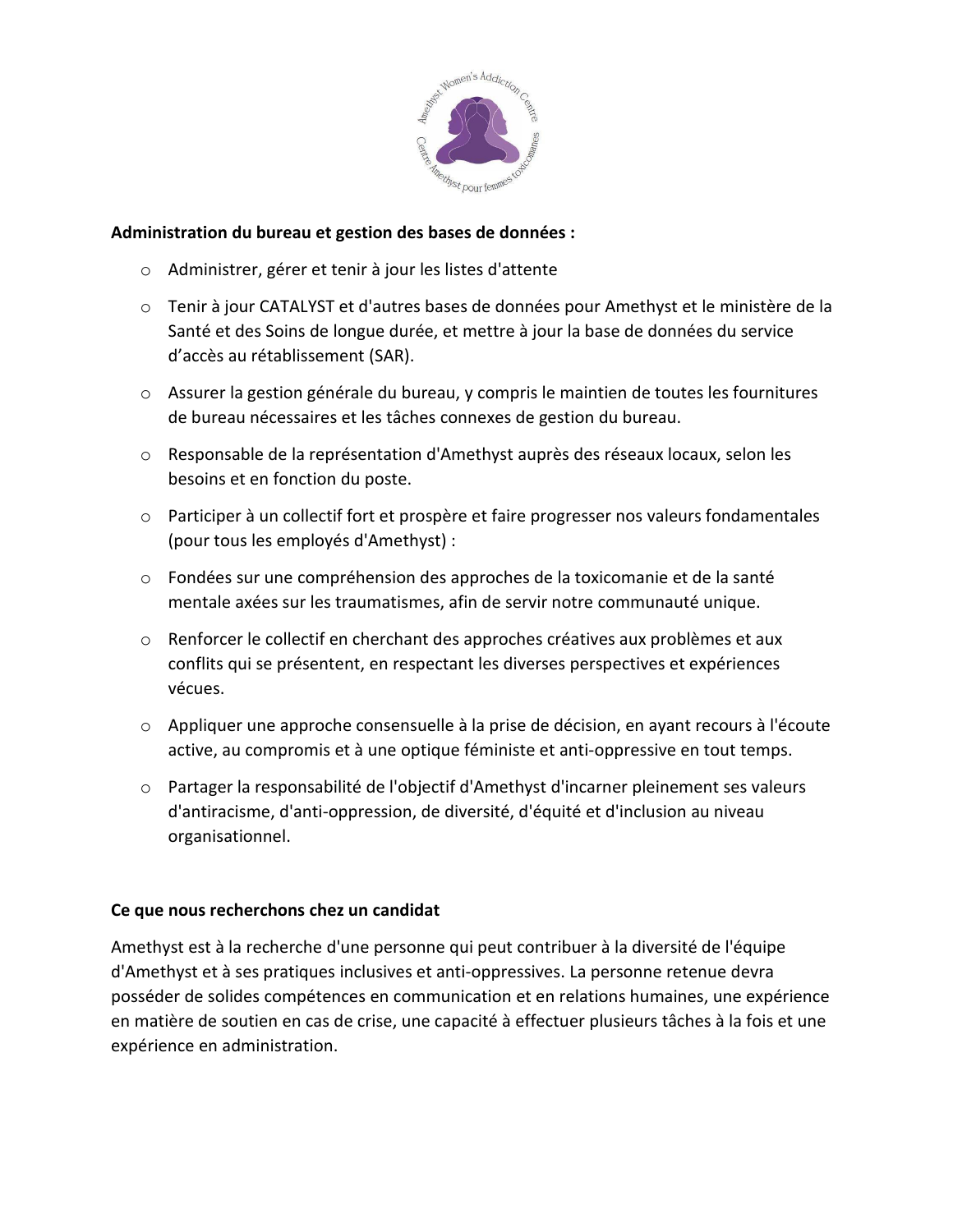

### **Compétences et expériences**:

- o Solides compétences interpersonnelles et expérience avérée du travail avec le public.
- o Expérience pertinente en matière d'éducation (p. ex. travail social, baccalauréat en travail social).
- o Expérience de la prestation de services d'accueil et de soutien en cas de crise, et connaissance de la communauté et des services sociaux d'Ottawa.
- o Capacité à s'épanouir dans un environnement autogéré et non hiérarchique.
- o Bilinguisme (anglais et français) essentiel ; écrit et oral
- o Engagement avéré à se perfectionner dans les principes d'antiracisme, d'antioppression, de diversité, d'équité et d'inclusion.
- o Capacité avérée d'appliquer une optique intersectionnelle à votre travail pour réaliser l'anti-oppression dans la pratique.
- o Excellentes capacités de communication, tant à l'oral qu'à l'écrit
- o Capacité de représenter l'organisme, d'expliquer nos programmes et de fournir des liens vers des soutiens communautaires dans les domaines de la toxicomanie, de la santé mentale et des services sociaux.
- o Expérience pertinente et démontrée dans des fonctions similaires, par exemple le soutien en cas de crise, les relations avec le public, les tâches administratives et la tenue de bases de données et de listes d'attente.

## **Pourquoi travailler pour le centre Amethyst pour femmes toxicomanes?**

## **À propos de nous**

Le centre Amethyst pour femmes toxicomanes, fondé en 1979, est un programme de traitement de jour qui offre des services alternatifs en matière de toxicomanie aux personnes de la région d'Ottawa s'identifiant comme femmes et/ou relevant de la diversité de genres. Notre objectif est de favoriser l'autonomisation des personnes pour qu'elles puissent relever les défis de leur relation avec la consommation de substances et le jeu. Pour ce faire, nous établissons des liens directs entre la toxicomanie et le jeu, la violence et les traumatismes fondés sur le genre, et les effets de l'oppression.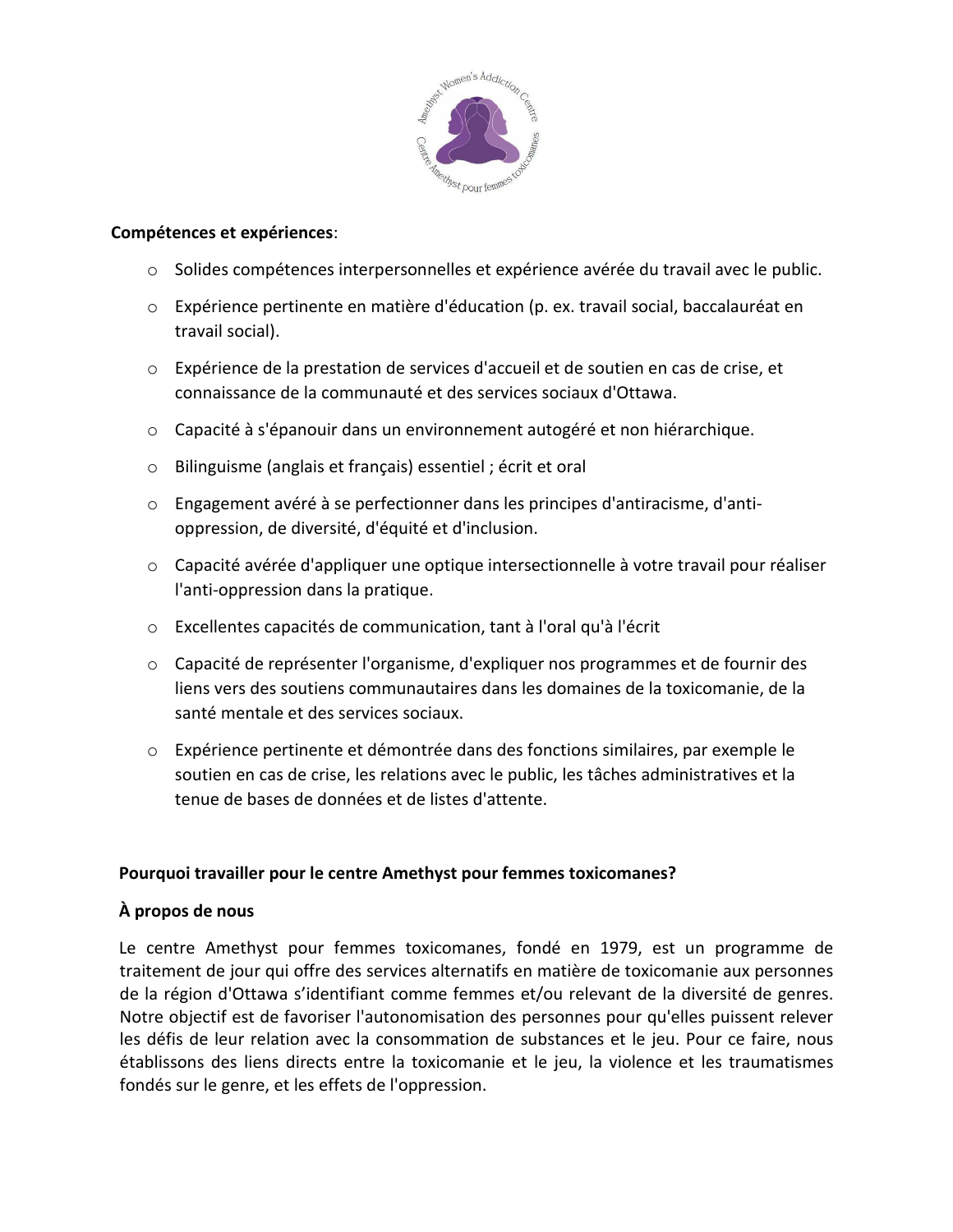

Nous sommes une organisation à but non lucratif et syndiquée qui fonctionne comme collectif féministe modifié afin de fournir une gamme de services à nos communautés en se fondant sur les valeurs fondamentales de la pratique anti-oppressive et des soins axés sur le client. Le fait de fonctionner comme collectif féministe modifié permet à Amethyst de rester enraciné dans les communautés avec lesquelles et pour lesquelles nous travaillons, ce qui signifie que le collectif s'adapte et change grâce au modèle de consensus et en fonction des besoins de la communauté. Notre fonctionnement comme un collectif nous permet également de respecter nos valeurs fondamentales à tous les niveaux du fonctionnement, des opérations et des services du collectif.

Amethyst offre une variété de services de traitement de jour (y comprisla thérapie individuelle, la thérapie de groupe, les ateliers et l'engagement communautaire), des services de promotion de la santé (partenariats communautaires et engagement par le biais d'ateliers et d'événements), l'engagement communautaire et l'éducation du public. Depuis mars 2020, notre travail est temporairement passé à un service virtuel afin de respecter les directives de santé publique pour la pandémie de COVID-19 afin de protéger notre communauté et notre collectif. Nous n'avons pas actuellement de date fixée pour le retour aux services en personne et tout le personnel travaille actuellement et temporairement à distance.

## **Ce que nous offrons**

Au centre Amethyst, nous sommes passionnées par la prestation d'excellents services à nos communautés. Nous le faisons en tant que collectif depuis plus de 40 ans. Notre équipe permanente d'employée est rémunérée sur une base égale, à raison de 5 % de leur salaire brut à la quinzaine pour notre régime de retraite, auquel Amethyst verse un montant équivalent. L'équipe bénéficie également d'un ensemble d'avantages sociaux généreux et d'un engagement à l'égard de la santé et du bien-être général et de l'équilibre entre la vie professionnelle et la vie personnelle, qui comprend des congés annuels généreux ainsi que d'autres congés (congés de maladie, congés pour raisons familiales et congés pour raisons de santé mentale).

### **Processus des candidatures**

Amethyst accueille et encourage les candidatures de membres de groupes en quête d'équité, notamment lesfemmes, les personnestransgenres, non binaires et LGBTQ2+, les membres des Premières Nations, les Métis et les Inuits, les personnes handicapées et les membres de groupes racialisés et marginalisés. Nous croyons que notre travail est plus fort lorsqu'il bénéficie de l'expérience, des connaissances et de la sagesse de personnes qui ont fait face à